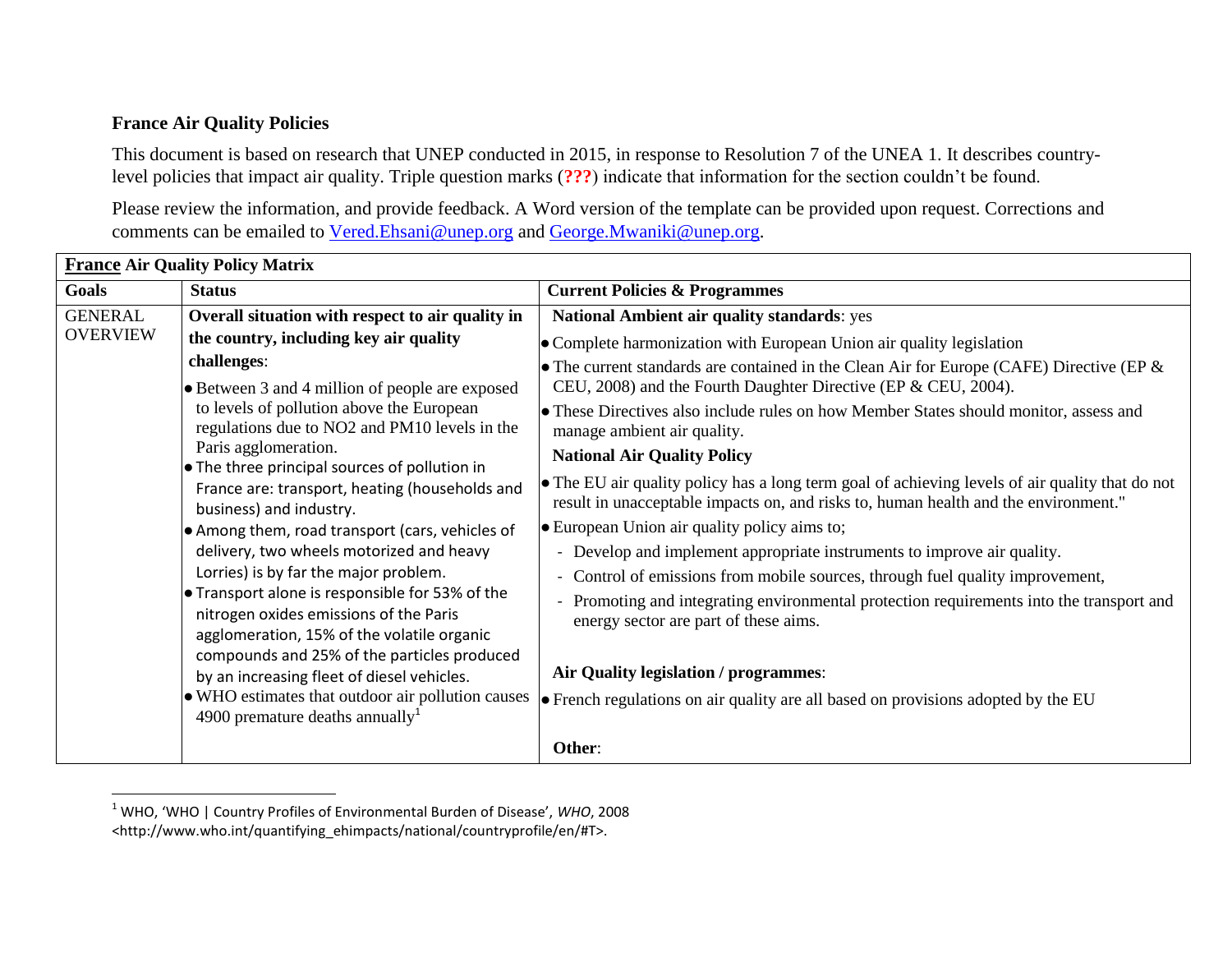|                                                      | Air quality monitoring system:                                                                                                                                                                                                                                                                                                                                      | • A review of the EU air quality policy was conducted in 2011-2013                                                                                                                                                                                                                                                                                                                                                                                                                                                                                                                                                                                                                                                                                                                                                        |
|------------------------------------------------------|---------------------------------------------------------------------------------------------------------------------------------------------------------------------------------------------------------------------------------------------------------------------------------------------------------------------------------------------------------------------|---------------------------------------------------------------------------------------------------------------------------------------------------------------------------------------------------------------------------------------------------------------------------------------------------------------------------------------------------------------------------------------------------------------------------------------------------------------------------------------------------------------------------------------------------------------------------------------------------------------------------------------------------------------------------------------------------------------------------------------------------------------------------------------------------------------------------|
|                                                      | $\bullet$ Air quality is measured by a sophisticated<br>national air quality monitoring network.                                                                                                                                                                                                                                                                    | • This review lead to the adoption of a Clean Air Policy Package in December 2013, this<br>package consists of :                                                                                                                                                                                                                                                                                                                                                                                                                                                                                                                                                                                                                                                                                                          |
|                                                      |                                                                                                                                                                                                                                                                                                                                                                     | • A new Clean Air Programme for Europe with new air quality objectives for the period<br>up to 2030,                                                                                                                                                                                                                                                                                                                                                                                                                                                                                                                                                                                                                                                                                                                      |
|                                                      |                                                                                                                                                                                                                                                                                                                                                                     | • A revised National Emission Ceilings Directive with stricter national emission<br>ceilings for the six main pollutants, and                                                                                                                                                                                                                                                                                                                                                                                                                                                                                                                                                                                                                                                                                             |
|                                                      |                                                                                                                                                                                                                                                                                                                                                                     | • A proposal for a new Directive to reduce pollution from medium-sized combustion<br>installations                                                                                                                                                                                                                                                                                                                                                                                                                                                                                                                                                                                                                                                                                                                        |
| <b>REDUCE</b>                                        | Industries that have the potential to impact air                                                                                                                                                                                                                                                                                                                    | <b>Emission regulations for industries:</b>                                                                                                                                                                                                                                                                                                                                                                                                                                                                                                                                                                                                                                                                                                                                                                               |
| <b>EMISSIONS</b><br><b>FROM</b><br><b>INDUSTRIES</b> | quality:<br>• Air pollution from industrial installations<br>emanates from the following: machinery,<br>chemicals, automobiles, metallurgy, aircraft,<br>electronics; textiles, food processing and<br>tourism among others<br><b>GDP of country:</b> USD 2.739 trillion in $2013^2$<br>Industries' share of GDP: 18.7% <sup>3</sup><br><b>Electricity sources:</b> | • Industrial emissions within the European Union are regulated under the Industrial<br>Emissions Directive (IED), which was issued on 21 December 2007<br>• The directive's aim was to achieve significant benefits to the environment and human<br>health by reducing harmful industrial emissions across the EU, in particular through better<br>application of Best Available Techniques.<br>• The IED entered into force on 6 January 2011 and has to be transposed into national<br>legislation by Member States by 7 January 2013.<br>• European legislation establishes air quality objectives (limit and target values) for the<br>different pollutants. Limit values are concentrations that must not be exceeded in a given<br>period of time.<br><b>Small installation's emissions regulated:</b> (Yes/No) yes |
|                                                      | • 22.1% of the installed electricity generating                                                                                                                                                                                                                                                                                                                     | Renewable energy investment promoted:                                                                                                                                                                                                                                                                                                                                                                                                                                                                                                                                                                                                                                                                                                                                                                                     |
|                                                      | capacity (124.3 million KW in 2010) is<br>generated from fossil fuel, 50.8% from nuclear,<br>14.7% from hydroelectric plants and the rest<br>6.9% is generated from other renewable<br>sources <sup>4</sup>                                                                                                                                                         | • Fixed feed-in tariff and a public competitive bidding scheme for biomass and offshore<br>wind power plants are the key instruments for renewable energy support in France.<br>• The feed-in tariff covers all major renewable energy technology and provides support for<br>periods of 15 and 20 years depending on the technology.                                                                                                                                                                                                                                                                                                                                                                                                                                                                                     |
|                                                      |                                                                                                                                                                                                                                                                                                                                                                     | <b>Energy efficiency incentives:</b> (ex: Subsidies, labelling, rebates etc)                                                                                                                                                                                                                                                                                                                                                                                                                                                                                                                                                                                                                                                                                                                                              |
|                                                      | <b>Others</b>                                                                                                                                                                                                                                                                                                                                                       | • The current National Energy Efficiency Action Plan for France sets a number of policies                                                                                                                                                                                                                                                                                                                                                                                                                                                                                                                                                                                                                                                                                                                                 |

<sup>&</sup>lt;sup>2</sup> 'Countries of the World - 32 Years of CIA World Fact Books', 2015 <http://www.theodora.com/wfb/#R>.<br><sup>3</sup> 'Countries of the World - 32 Years of CIA World Fact Books'.<br><sup>4</sup> 'Countries of the World - 32 Years of CIA World F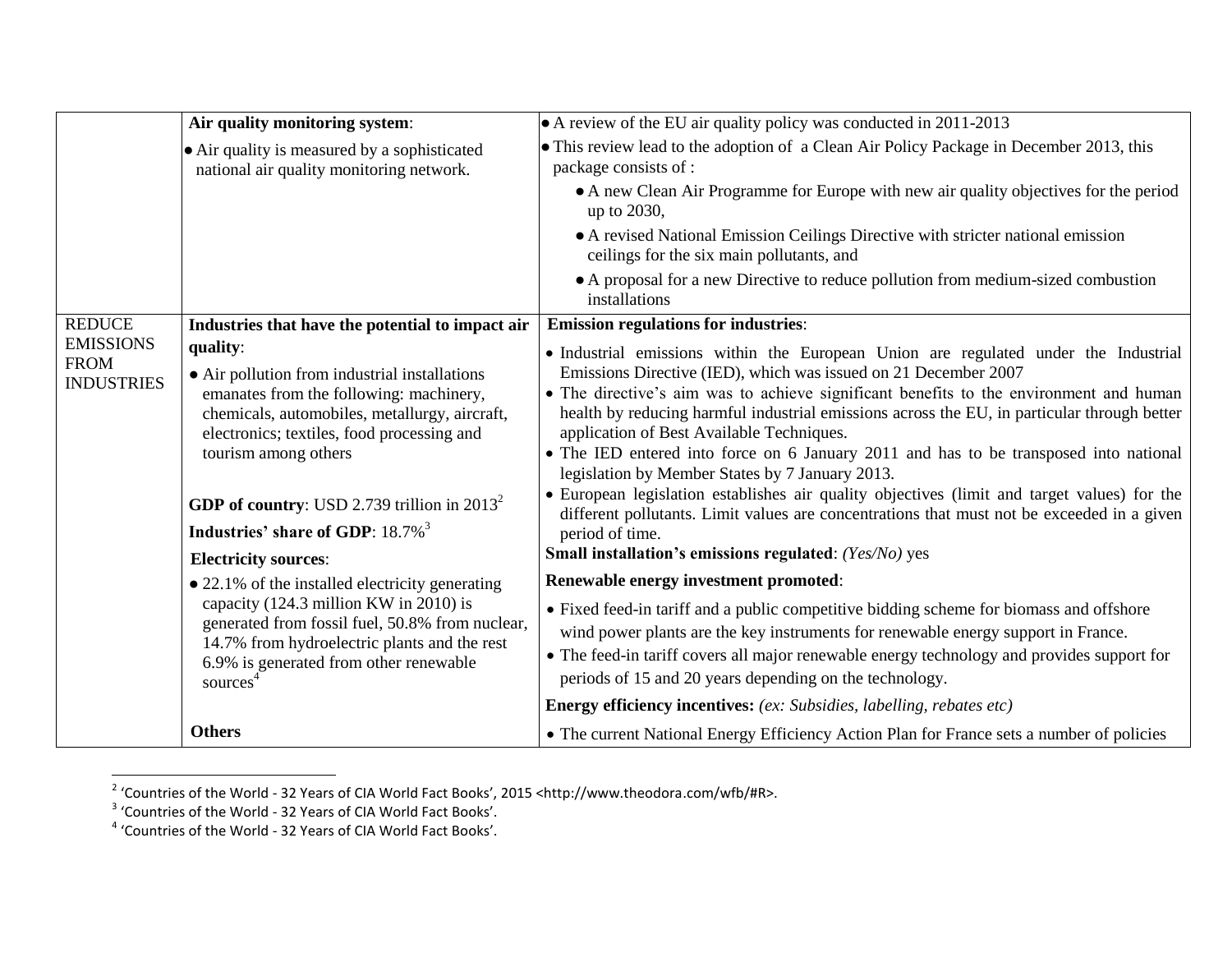|                                                     |                                                                                                                                                                                                                                                                                                                                                                                                      | in place across all sectors, particularly ambitious targets for retrofitting of buildings and<br>efficiency standards for new buildings.                                                                                                                         |
|-----------------------------------------------------|------------------------------------------------------------------------------------------------------------------------------------------------------------------------------------------------------------------------------------------------------------------------------------------------------------------------------------------------------------------------------------------------------|------------------------------------------------------------------------------------------------------------------------------------------------------------------------------------------------------------------------------------------------------------------|
|                                                     |                                                                                                                                                                                                                                                                                                                                                                                                      | Incentives for clean production and installation of pollution prevention technologies:<br>???                                                                                                                                                                    |
|                                                     |                                                                                                                                                                                                                                                                                                                                                                                                      | Actions to ensure compliance with regulations: (monitoring, enforcement, fines etc) ???                                                                                                                                                                          |
|                                                     |                                                                                                                                                                                                                                                                                                                                                                                                      | Other actions at national, sub-national and / or local level to reduce industrial<br><b>emissions:</b> (can include incentives to move industries to less populated areas here) ???                                                                              |
| <b>REDUCE</b>                                       | Key transport-related air quality challenges:                                                                                                                                                                                                                                                                                                                                                        | Vehicle emission limit: (Euro rating)                                                                                                                                                                                                                            |
| <b>EMISSIONS</b><br><b>FROM</b><br><b>TRANSPORT</b> | (ex: vehicle growth, old fleet, dirty fuel, poor<br><i>public transport etc)</i><br>• Transport is among the most important source of                                                                                                                                                                                                                                                                | • Emissions standards for vehicles correspond to Euro 6 for LDV vi HDV standards.<br>• European Union emission regulations for new light duty vehicles (passenger cars and light<br>commercial vehicles) are specified in Regulation 715/2007 (Euro 5/6) [2899]. |
|                                                     | air pollution in France<br>• Public transport in France is well developed and<br>several options spanning from railways, tramps,<br>metros and bus are available for commuters.<br>• Use of private cars is discouraged as<br>demonstrated by the high fuel cost which stood<br>at USD 1.47 per litre in $2015^5$ .<br>• Private car ownership is high with 578 cars per<br>1000 individuals in 2012 | • Emission standards for light-duty vehicles are applicable to all vehicles not exceeding<br>2610 kg (Euro 5/6).                                                                                                                                                 |
|                                                     |                                                                                                                                                                                                                                                                                                                                                                                                      | • EU regulations introduce different emission limits for <i>compression ignition</i> (diesel) and<br><i>positive ignition</i> (gasoline, NG, LPG, ethanol,) vehicles. Diesels have more stringent CO<br>standards but are allowed higher NO <sub>x</sub> .       |
|                                                     |                                                                                                                                                                                                                                                                                                                                                                                                      | • Positive ignition vehicles were exempted from PM standards through the Euro 4 stage.<br>Euro 5/6 regulations introduce PM mass emission standards, equal to those for diesels, for<br>positive ignition vehicles with direct injection engines.                |
|                                                     |                                                                                                                                                                                                                                                                                                                                                                                                      | <b>Fuel Sulphur content:</b> (in ppm)<br>• The 2000/2005 emission standards were accompanied by an introduction of more stringent<br>fuel regulations that require "Sulphur-free" diesel and gasoline fuels ( $\leq$ 10 ppm S) must be<br>mandatory from 2009.   |
|                                                     |                                                                                                                                                                                                                                                                                                                                                                                                      | • Maximum allowable sulphur level in petrol and diesel fuels is 10ppm<br>Fuel Lead content: All vehicles use lead free gasoline<br><b>Restriction on used car importation: ???</b>                                                                               |
|                                                     |                                                                                                                                                                                                                                                                                                                                                                                                      | Actions to expand, improve and promote public transport and mass transit: ???                                                                                                                                                                                    |
|                                                     |                                                                                                                                                                                                                                                                                                                                                                                                      | Actions to promote non-motorized transport: (ex: include sidewalks and bike lanes in<br>new road projects, car-free areas etc) ???                                                                                                                               |

 5 'Gasoline Prices around the World, 28-Sep-2015 | GlobalPetrolPrices.com' <http://www.globalpetrolprices.com/gasoline\_prices/> [accessed 5 October 2015].